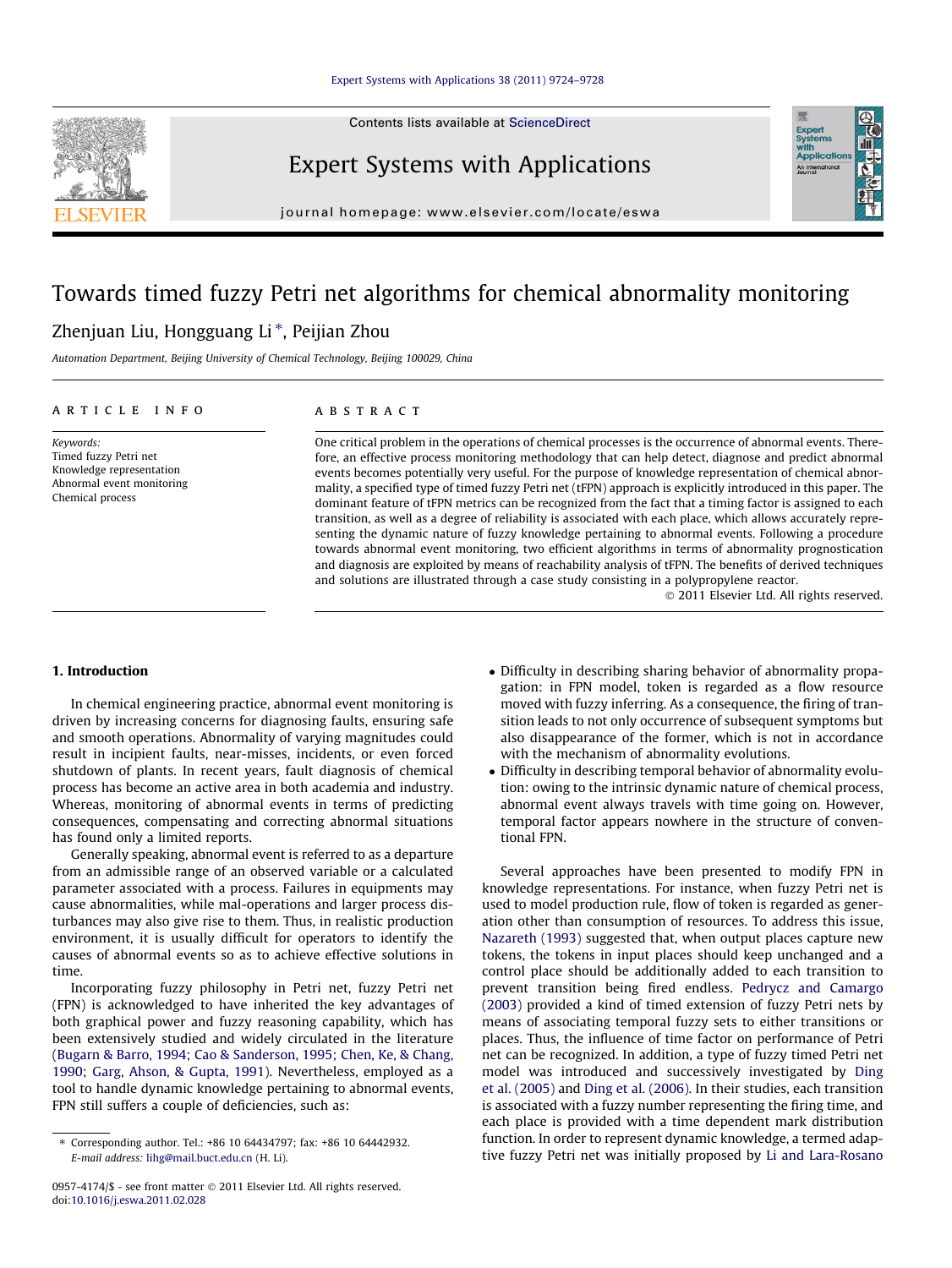[\(2000\)](#page--1-0) and further investigated by [Chiang, Tai, and Hou \(2009\),](#page--1-0) which is identified to have both the features of a fuzzy Petri net and learning ability of a neural network. Nevertheless, to the best of our knowledge, industrial relevance of the fuzzy Petri nets with characteristics of dynamic knowledge representation has scarcely circulated in the literature ever since.

Motivated by effectively describing incipient abnormality evolution in chemical process, a novel temporal version of fuzzy Petri net, designated timed fuzzy Petri Net (tFPN), is presented in this paper. With emphasis on fuzzy knowledge representation, the input and output places of each transition are used to describe the antecedent and consequent propositions of the fuzzy production rules, respectively. Additionally, a timing factor is assigned to each transition and a degree of reliability is associated with each place to capture the dynamic nature of abnormality, which allows the automatic inference of reliability and undergoing time of abnormal events. After that, together with a procedure towards abnormal event monitoring, two efficient algorithms in regard to abnormality prognostication and diagnosis are exploited by employing reachability analysis of tFPN. The benefits of the derived techniques and solutions are illustrated through a case study consisting in a polypropylene reactor.

The paper is organized as follows. In Section 2, some definitions related with tFPN are highlighted, together with schemes of tFPN based knowledge representations. This is followed in Section 3 by dealing with some crucial issues of abnormal event monitoring, including analysis of abnormal event evolution, as well as the diagnostic and prognostic inference algorithms. Section [4](#page--1-0) contains a case study that helps exemplify the proposed techniques. Section [5](#page--1-0) concludes the paper and discusses areas for future work.

#### 2. Preliminaries

2.1. Definitions of timed fuzzy Petri nets

Definition 1. A timed fuzzy Petri net is a tuple:

 $tFPN = (P, T, E, I, O, f, \alpha, \beta, D, TS, M_0),$ 

where

 $P = \{p_1, p_2, \ldots, p_n\}$  denotes a finite set of places;

 $T = \{t_1, t_2, \ldots, t_n\}$  denotes a finite set of transitions, where  $P \cap T = \Phi$ ;

 $E = \{e_1, e_2, \ldots, e_n\}$  denotes a finite set of propositions, where  $|P| = |E|$ ;

 $I: P \times T \rightarrow \{0,1\}$  is an input function, representing a mapping from input places to transitions;

 $O:T \times P \rightarrow \{0,1\}$  is an output function, representing a mapping from transitions to output places;

 $f: T \rightarrow [0,1]$  is a relationship function with respect to transition t, representing a mapping from t to a real number confined in  $[0,1]$ ;

 $\alpha:P \rightarrow [0,1]$  is a relationship function with respect to place p, representing a mapping from p to a real number bounded in [0,1];

 $\beta$ : $P \rightarrow E$  is a relationship function with respect to place p, representing a bidirectional mapping between p and the proposition set;

 $D = \{d_1, d_2, \ldots, d_n\}, C(T) \rightarrow R^+$ , is a time delay function associated with each transition;

TS is a finite set of transition states,  $\forall TS_i \in TS$ ,  $TS_i \in \{0,1\}$ ; TS<sub>i</sub> = 1 implies that the corresponding transition  $t_i$  has been fired, otherwise, $TS_i = 0$  implies that  $t_i$  has not been fired;

 $M_0$ is an initial marking,  $\forall m_i \in M_0, m_i \in \{0, 1\}.$ 

**Definition 2.** An enabled transition should satisfy following preconditions:

- (1)  $\forall t_i \in T$ ,  $TS_i \notin TS$  implies that the transition has not been fired;
- (2) Let  $m_1$  and  $m_2$ , respectively, are the markings at time  $\tau_0$  and  $\tau(\tau_0 + d_i = \tau)$ . For the transition  $t_i$  and the marking  $m_1$ , there is  $\forall p_j \in I(t_i)$ ,  $m_1(p_j) = 1 \wedge \alpha(p_j) = y_i \ge \lambda_i$ , where  $\lambda_i \in [0,1]$  is the threshold of  $t_i$ , and  $m_1(p_i)$  is the reliability of  $p_i$ .

**Definition 3.** If transition  $t_i$  is fired, the markings of the input places and output places will be altered at the time  $\tau$ , satisfying follows:

- (1)  $\forall p_i \in I(t_i), m_2(p_i) = m_1(p_i);$
- (2)  $\forall p_k \in O(t_i)$ ,  $m_2(p_k) = m_1(p_k) + 1 \wedge \alpha(p_k) = v_i \times \mu_i$ ,  $\mu_i = f(t_i)$  is the transition function of  $t_i$ ;
- (3) The state marking of transition  $t_i$  remains  $TS_i = 1$ ;
- (4) If there is  $\forall p_k \in O(t_i), m_2(p_k) \ge \lambda_k$ , a token is added in the output place  $p_k$ .

#### 2.2. tFPN representations for fuzzy rules

With a strong ability of knowledge representations, fuzzy Petri net has an increasing popularity in providing a couple of attractive advantages ([Lee, Liu, & Chiang, 1998\)](#page--1-0), such as:

- Helping construct and modify fuzzy rules with graphical representation.
- Capturing dynamic nature of fuzzy rule-based reasoning with marking evaluation.
- Improving efficiency of fuzzy rule-based reasoning with netbased structure.
- Allowing checking properties of modeled systems with analytic capability.

As a temporal extension of FPN, the tFPN approach is oriented to represent a kind of temporal deductive fuzzy rule typically stated in the following form:

#### $R_i$ : IF  $e_i$  THEN  $e_k$  with  $\mu_i$  and  $d_i$

where  $\mu_i \in [0, 1]$  corresponds to the fuzzy reliability of the proposition, and  $d_i \in R$  is the time delay associated with the deduction. [Fig. 1](#page--1-0) shows the tFPN representation of  $R_i$ , along with corresponding deductive reference, where  $y_i$  denotes the reliability of  $p_i$ , and  $\lambda_k$  denotes the reliability threshold for firing  $t_i$ .

Based on this principle, the conjunctive and disjunctive temporal fuzzy rules together with reference processes, respectively, are mapped using tFPN metrics as described in [Figs. 2 and 3](#page--1-0).

#### 3. Methodologies

The major tasks involved in abnormal event monitoring can be categorized into two aspects:

- (1) Diagnosis: find the underlying causes of abnormal events, including disturbances stemmed from process operations or hard failures in equipments; and
- (2) Prognostication: analyze the evolutions of abnormal events and forecast the possible consequences.

As we know, reachability analysis is a potentially useful tool particularly in Petri net application issues. With respect to tFPN, it may offer an opportunity to find a possible firing sequence acquiring a maximum reliability for the target marking, as well